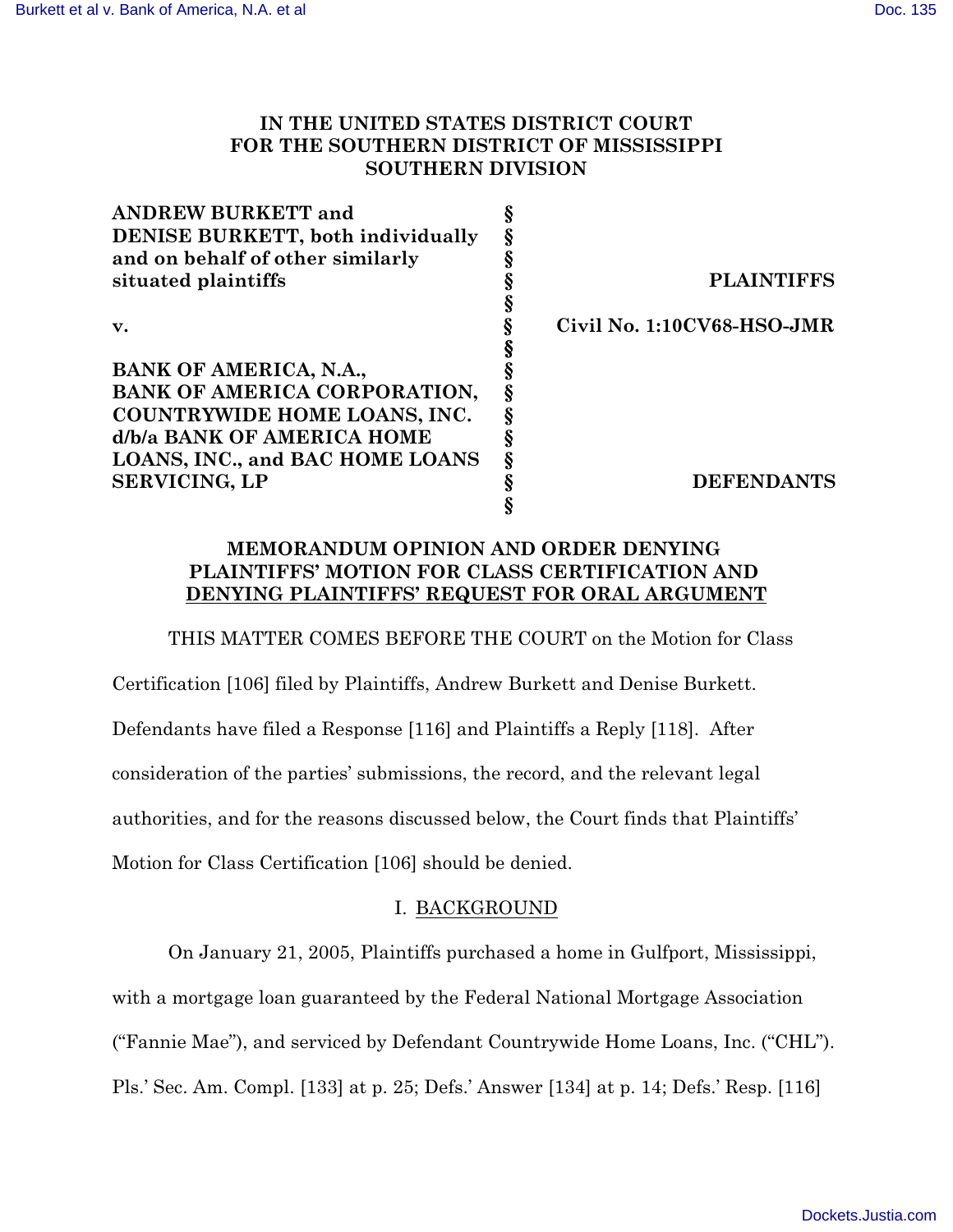at p. 7. Bank of America, N.A. ("BANA"), is successor by merger to BAC Home Loans Servicing, LP ("BAC"), Bank of America Corporation ("BOA"), and CHL (collectively "Defendants"). Defs.' Answer [134] at p. 1. BAC was formerly known as CHL, and merged with BANA, effective July 1, 2011. *Id.* at pp. 4, 6.

Plaintiffs' lawsuit stems from the HomeSaver Forbearance Program ("HSF Program"), a six month forbearance program offered by Fannie Mae in 2009 to borrowers with mortgage loans "that [were] either in default or for whom default [was] imminent and who [did] not qualify for [the Home Affordable Modification Program]." Fannie Mae Announcement 09-05 R at p. 31 [106-1], Ex. A to Pls.' Mot. for Class Certification [106]. According to Defendants, the HSF Program lasted only six months, and was retired on October 21, 2009. Defs.' Resp. [116] at p. 7. Fannie Mae's Announcement of the HSF Program stated that "a servicer should offer a HomeSaver Forbearance if such borrowers have a willingness and ability to make reduced monthly payments of at least one-half of their contractual monthly payment." Fannie Mae Announcement 09-05 R [106-1] at p. 31. The Announcement provided that the Program "should reduce the borrower's payments to an amount the borrower could afford, but no less than 50 percent of the borrower's contractual monthly payment . . . ." *Id.* at pp. 31-32. It pronounced that servicers would "receive a \$200 incentive fee upon successful reporting to Fannie Mae of the initiation of a HomeSaver Forbearance plan and collection of one payment under the forbearance plan." *Id.* at p. 32.

By letter dated July 31, 2009, BAC advised Plaintiffs that they qualified for

-2-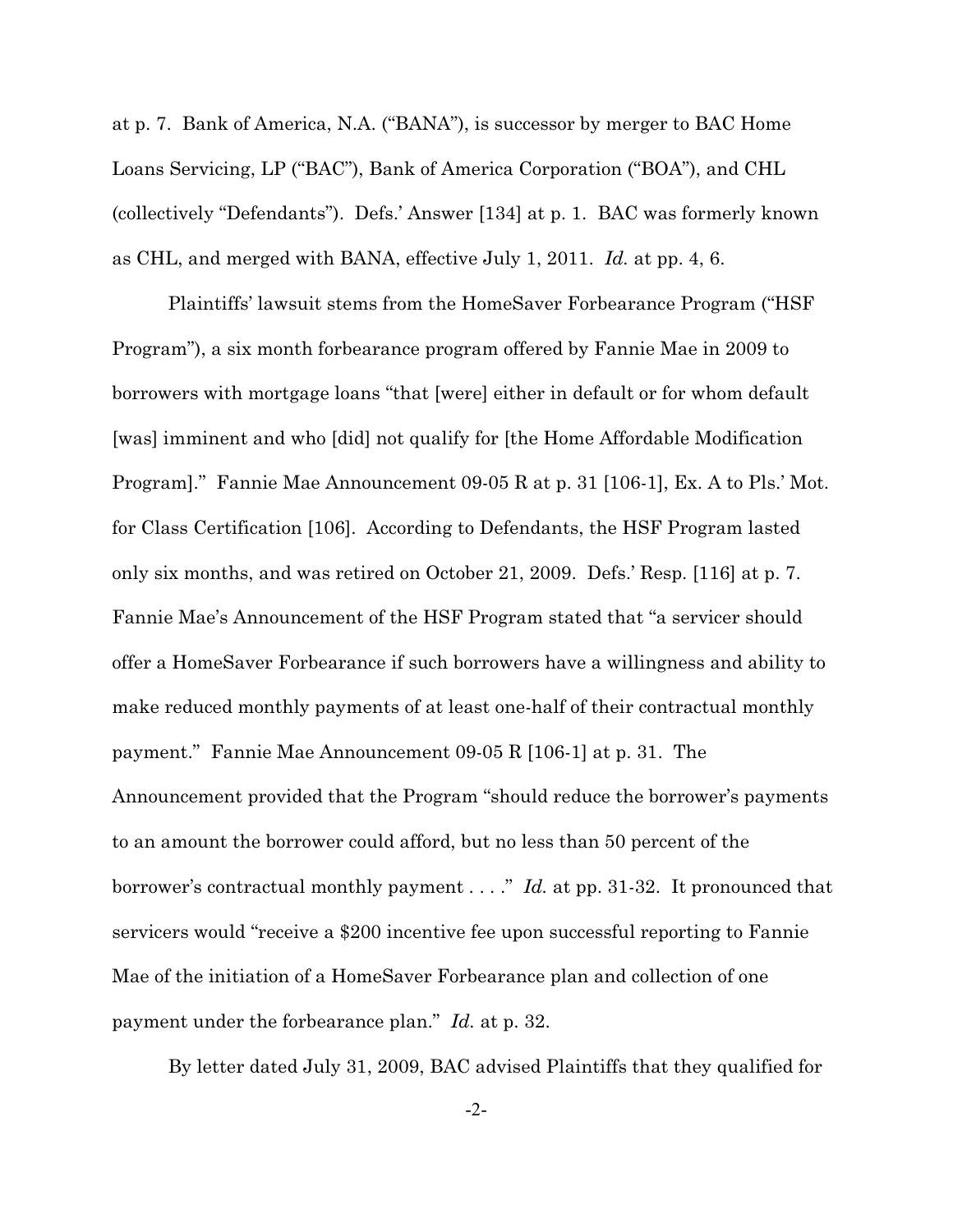the HSF Program and could have their monthly mortgage payment reduced by up to 50 percent for up to six months. Solicitation Letter, Ex. G [133-13] to Pls.' Sec. Am. Compl. [133]. The letter stated:

> **Let us know if you accept this offer** If you are willing and able to make these reduced monthly payments, your next steps are:

- 1) Sign and return the enclosed Forbearance Agreement no later than 9/1/2009. We have included an envelope for your convenience.
- 2) Make your first monthly payment as listed in the Forbearance Agreement. . . .

*Id.* Plaintiffs did not execute and return the Forbearance Agreement, or otherwise notify Defendants that they accepted the offer to enroll in the HSF Program. Pls.' Sec. Am. Compl. [133] at p. 27; Defs.' Resp. [116] at p. 1. BANA nevertheless enrolled Plaintiffs in the HSF Program. *Id.*

Plaintiffs allege that Defendants engaged in a scheme to enroll them and at least hundreds of other borrowers in the HSF Program without their consent. Pls.' Sec. Am. Compl. at pp. 20-23, 30; Pls.' Mem. [109] in Supp. of Mot. for Class Certification [106] at pp. 4, 6. They charge that Defendants did so in order to receive incentive fees from Fannie Mae and to otherwise profit from the Program. Id. They contend that once borrowers were enrolled in the HSF Program, Defendants did not apply their payments to their accounts when received, but instead applied only partial payments established by the HSF Program, which allowed Defendants to earn interest and gain credit standing on the unapplied portion of the borrowers' payments. Pls.' Sec. Am. Compl. [133] at pp. 27-28.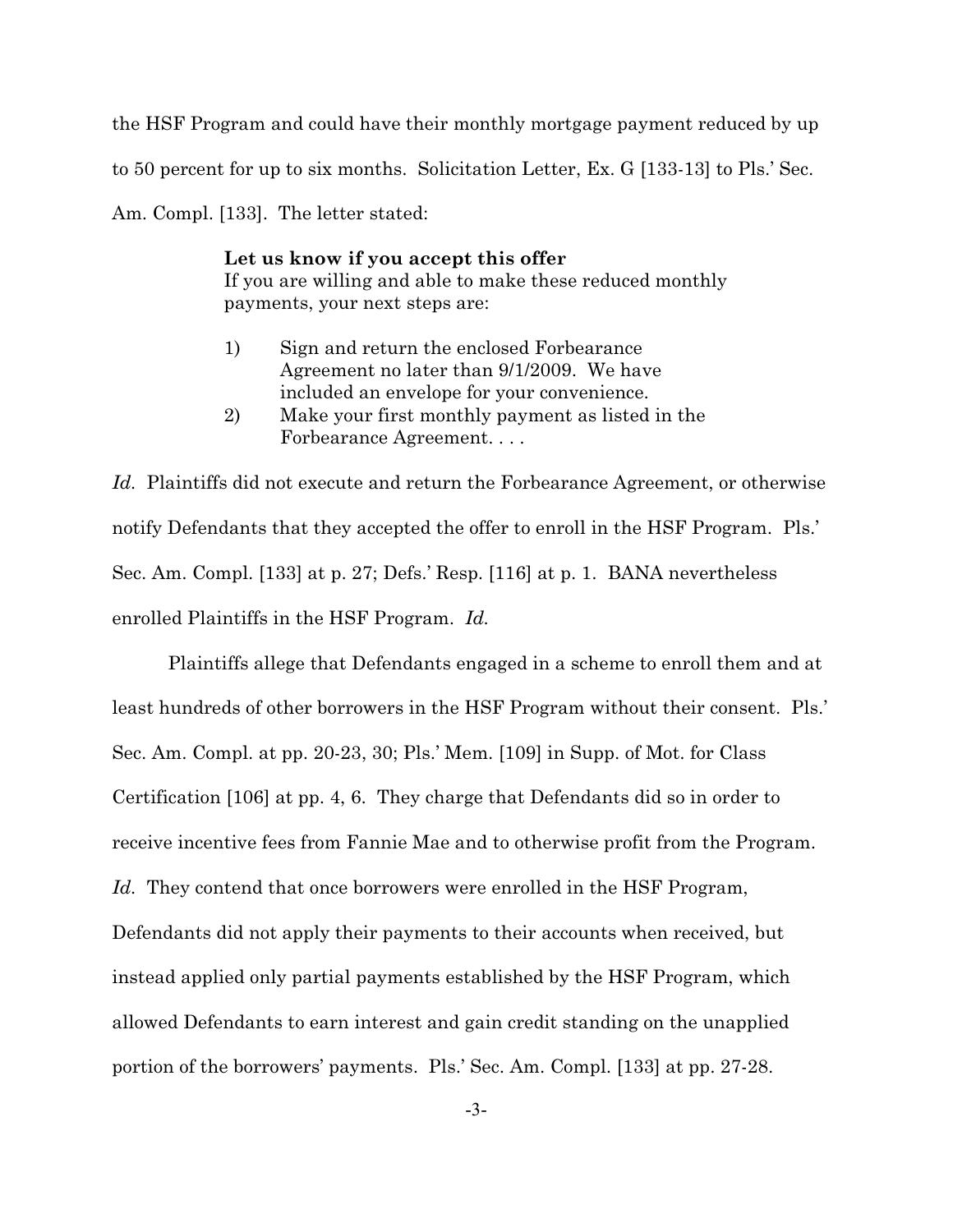Plaintiffs assert that Defendants' failure to apply the full amount of the participants' payments as they were received caused their accounts to become either delinquent or more delinquent. Pls.' Sec. Am. Compl. [133] at pp. 20-23, 27-28; Pls.' Reply [119] at pp. 2, 4, 11-14. They allege that Defendants charged late fees for delinquencies which occurred due only to participants' payments not being fully applied upon receipt. Pls.' Sec. Am. Compl. [133] at p. 21. Plaintiffs argue that Defendants, by enrolling borrowers into the HSF Program without their permission, unlawfully amended the borrowers' loan agreements. Pls.' Mem. [109] in Supp. of Mot. for Class Certification [106] at p. 4.

 Defendants do not dispute that BANA received incentive payments from Fannie Mae for enrolling borrowers in the HSF Program. Defs.' Resp. [116] at p. 6. Nor do they contest that borrowers, including Plaintiffs, were enrolled in the HSF Program, despite not executing a HSF Forbearance Agreement or otherwise consenting. Defs.' Resp. [116] at pp. 5, 7, 9. Defendants claim, however, that Fannie Mae abrogated the requirement of a signed Forbearance Agreement and directed BANA to enroll borrowers in the HSF Program upon receipt of a partial, rather than full, payment, "without waiting for the returned HSF solicitation forms." *Id.* at pp. 5, 9. Defendants acknowledge that, as part of the HSF Program, partial mortgage payments made during the HSF term were not applied until they added up to a full payment, and that they were applied to the most delinquent payment first. Defs.' Resp. [116] at p. 4. They further acknowledge that they continued to assess late fees and report participants delinquent to credit agencies

-4-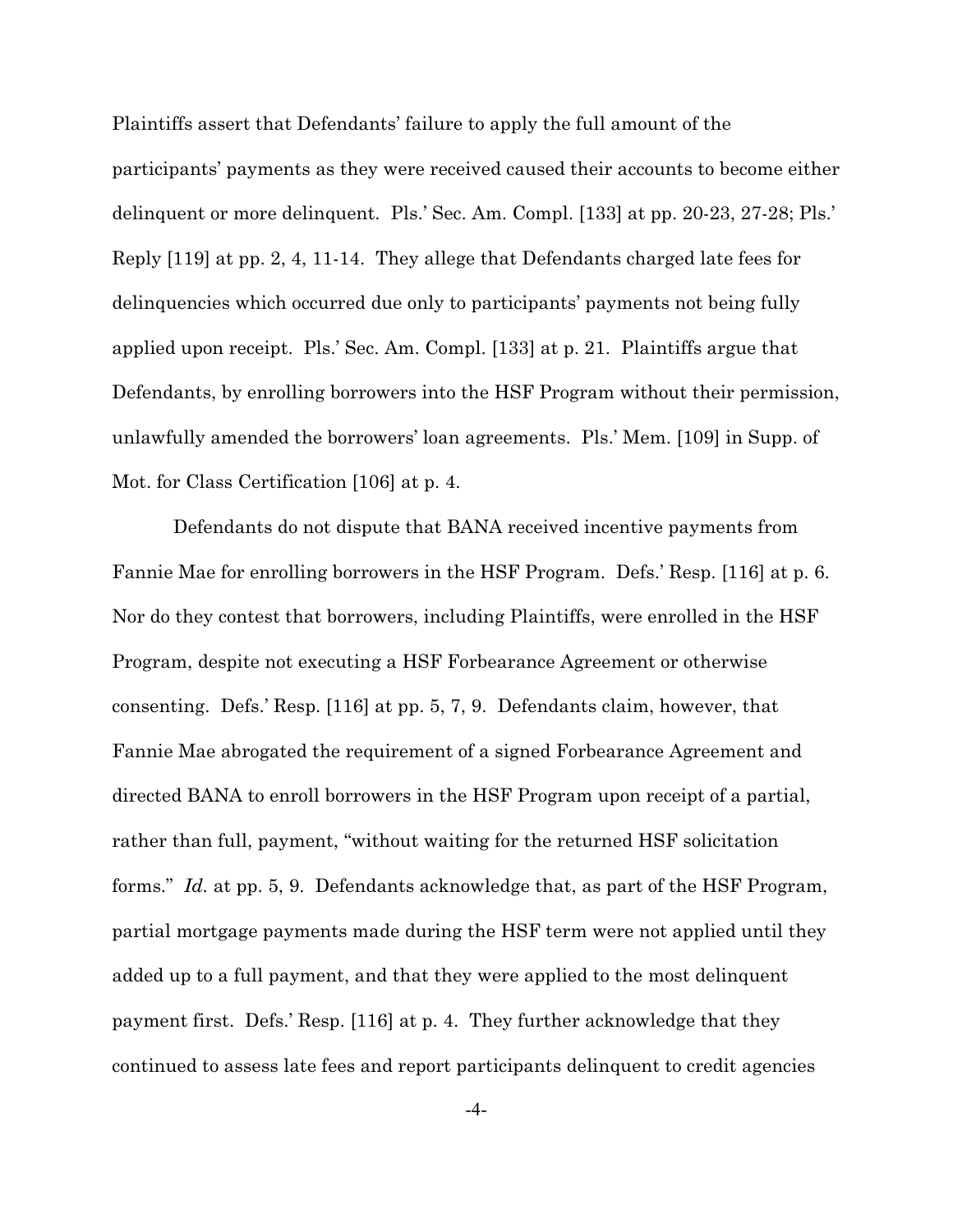until their loans were completely current under the original loan documents. *Id.* at pp. 4-5. Defendants argue that this application of partial payments, the charging of late fees, and the resulting credit reporting, were all consistent with Plaintiffs' original loan documents. *Id.* at p. 5.

Plaintiffs assert a wide variety of federal and state claims against Defendants, namely (1) violations of the Truth in Lending Act (15 U.S.C. § 1639(a),(b),(d) and (f), and Regulation Z, 12 C.F.R. 226.36)(TILA); (2) violations of the Real Estate Settlement Procedures Act (12 U.S.C. § 2605(g))(RESPA); (3) negligence; (4) gross negligence; (5) negligence *per se*; (6) breach of duty of good faith; (7) breach of duty to a third-party beneficiary; (8) unjust enrichment; (9) constructive trust; (10) conversion; (11) breach of contract; (12) breach of implied contract; (13) bad faith breach of contract; (14) bad faith breach of implied contract; (15) fraud; and (16) misrepresentation. Pls.' Sec. Am. Compl. [133] at pp. 33-47; Pls.' Mem. [109] in Supp. of Mot. for Class Certification [106] at pp. 11-12. They request actual and compensatory damages, statutory damages, restitution, disgorgement of profits, punitive damages, and specific performance. Pls.' Sec. Am. Compl. [133] at p. 48.

Plaintiffs seek class certification, under Federal Rule of Civil Procedure  $23(a)(1-4)$  and (b)(3), for a nationwide class of "at least hundreds of individuals" or perhaps "thousands." Pls.' Sec. Am. Compl. [133] at p. 30; Pls.' Mot. for Class Certification [106] at p. 1; Pls.' Reply [118] at p. 1. They propose the following class definition:

-5-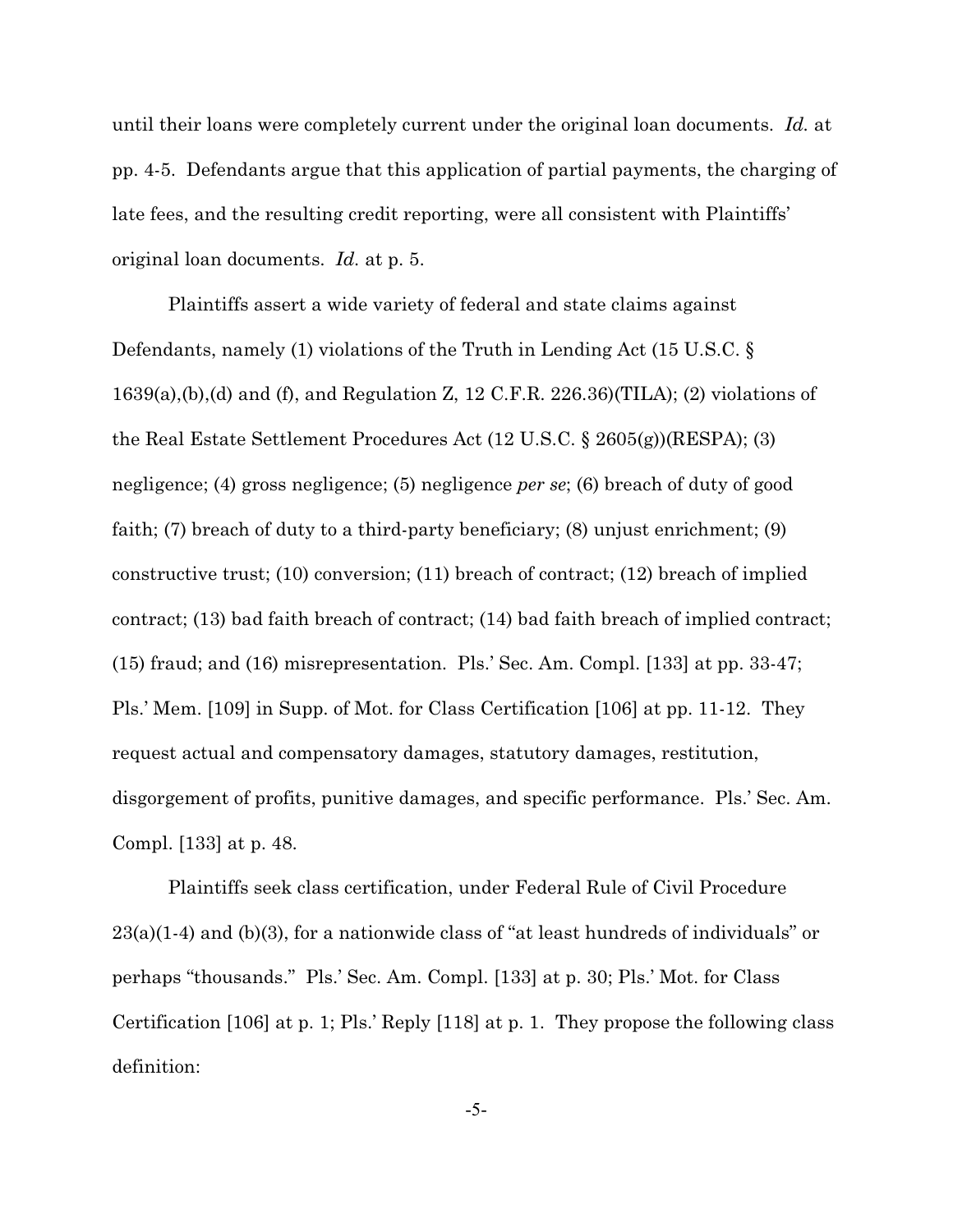[a]ll consumers whose mortgage loans on their residences are currently owned or serviced by one or more of the Defendants, or whose loans have been owned or serviced by one or more of the Defendants, and who either had a loan that qualified for the Fannie Mae HomeSaver Forbearance Program, and/or who were offered enrollment into the Fannie Mae HomeSaver Forbearance Program by any of the Defendants, and/or who were informed or notified by any of the Defendants that a loan through or serviced by any Defendant qualified for the Fannie Mae HomeSaver Forbearance Program, and/or whose loan was enrolled by Defendants into the Fannie Mae HomeSaver Forbearance Program.

*Id.* Plaintiffs request oral argument on their Motion [106].

## II. DISCUSSION

## A. Request for Oral Argument

On the face of their Reply [118][119], Plaintiffs request oral argument. Local Uniform Rule 7(b)(6)(A) provides that "[t]he court will decide motions without a hearing or oral argument unless otherwise ordered by the court on its own motion or, in its discretion, upon written request made by counsel in an easily discernible manner on the face of the motion or response." L.U. Civ. R. 7(b)(6)(A). The Court does not find that oral argument is necessary or helpful in resolving this Motion.

## B. General Legal Standard

"The class action is an exception to the usual rule that litigation is conducted by and on behalf of the individual named parties only." *Wal-Mart Stores, Inc. v. Dukes,* 131 S. Ct. 2541, 2550 (2011)(internal citations omitted). "In order to justify a departure from that rule, a class representative must be part of the class and possess the same interest and suffer the same injury as the class members." *Id.* 

-6-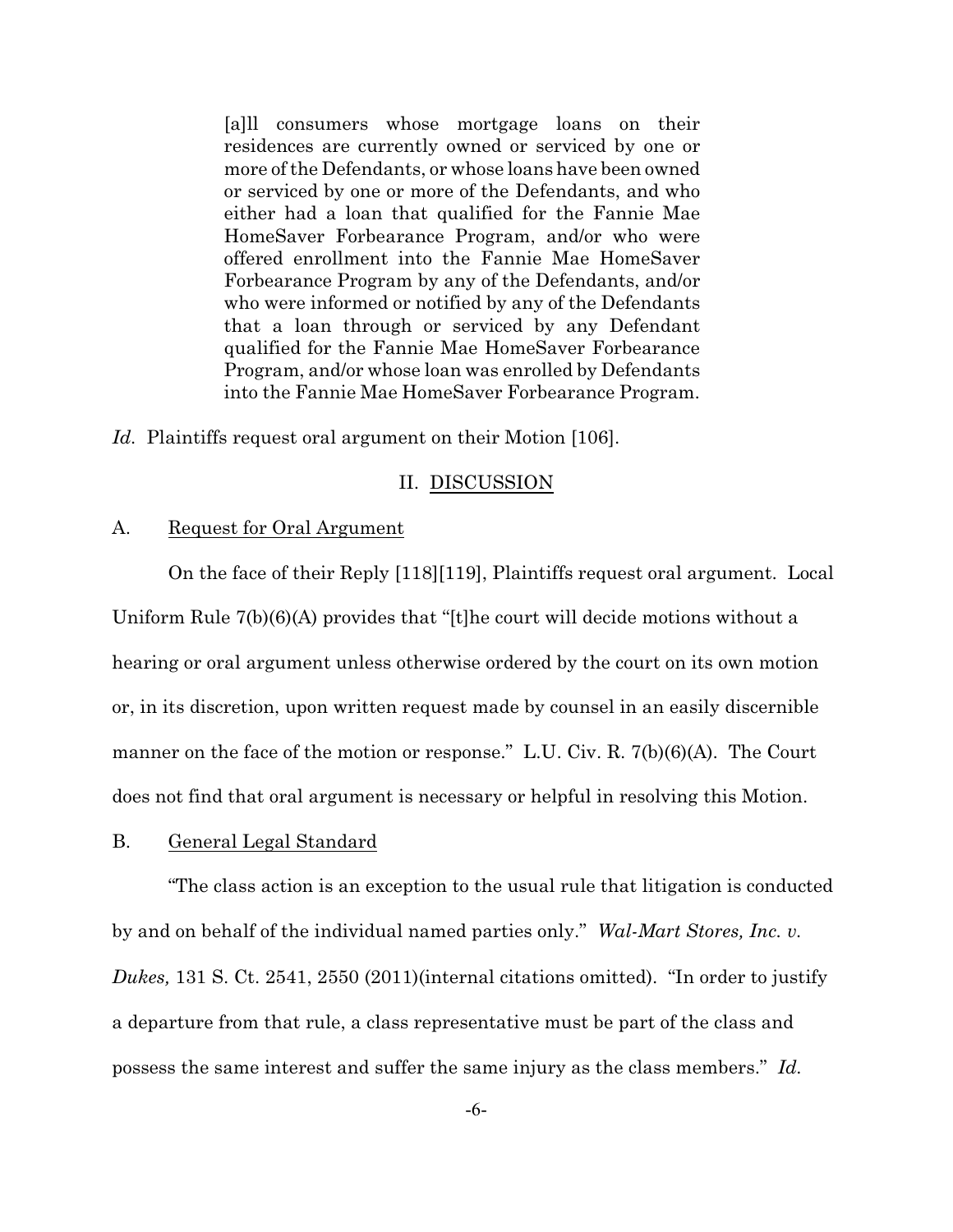The United States Supreme Court, recognizing the important due process concerns of both plaintiffs and defendants in the decision to certify a class, requires district courts to conduct a rigorous analysis of Rule 23 prerequisites before certifying a class. *Gen. Tel. Co. v. Falcon,* 457 U.S. 147, 161 (1982); *see Castano v. Am. Tobacco Co.,* 84 F.3d 734, 740 (5th Cir. 1996). "The decision to certify is within the broad discretion of the [district] court, but that discretion must be exercised within the framework of [R]ule 23." *Castano,* 84 F.3d at 740. "Implicit in this deferential standard is a recognition of the essentially factual basis of the certification inquiry and of the district court's inherent power to manage and control pending litigation." *Maldonado v. Ochsner Clinic Found.,* 493 F.3d 521, 523 (5th Cir. 2007).

A class action may only be maintained if all four of the requirements set forth in Rule 23(a) of the Federal Rules of Civil Procedure, and at least one of the requirements of Rule 23(b), are satisfied. FED. R. CIV. P. 23; *see Maldonado,* 493 F.3d at 523. The party seeking class certification bears the evidentiary burden of demonstrating that all requirements are met. *Madison v. Chalmette Ref., LLC,* 637 F.3d 551, 554-55 (5th Cir. 2011). "Rule 23 does not set forth a mere pleading standard." *Wal-Mart,* 131 S. Ct. at 2551. A party seeking class certification must affirmatively demonstrate his compliance with the Rule 23 requirements. *Id.*

Rule 23(a) requires (1) numerosity; (2) commonality; (3) typicality; and (4) adequacy of representation. FED. R. CIV. P. 23(a). "The commonality and typicality requirements of 23(a) tend to merge." *Wal-Mart,* 131 S. Ct. at 2551 n.5. "Both

-7-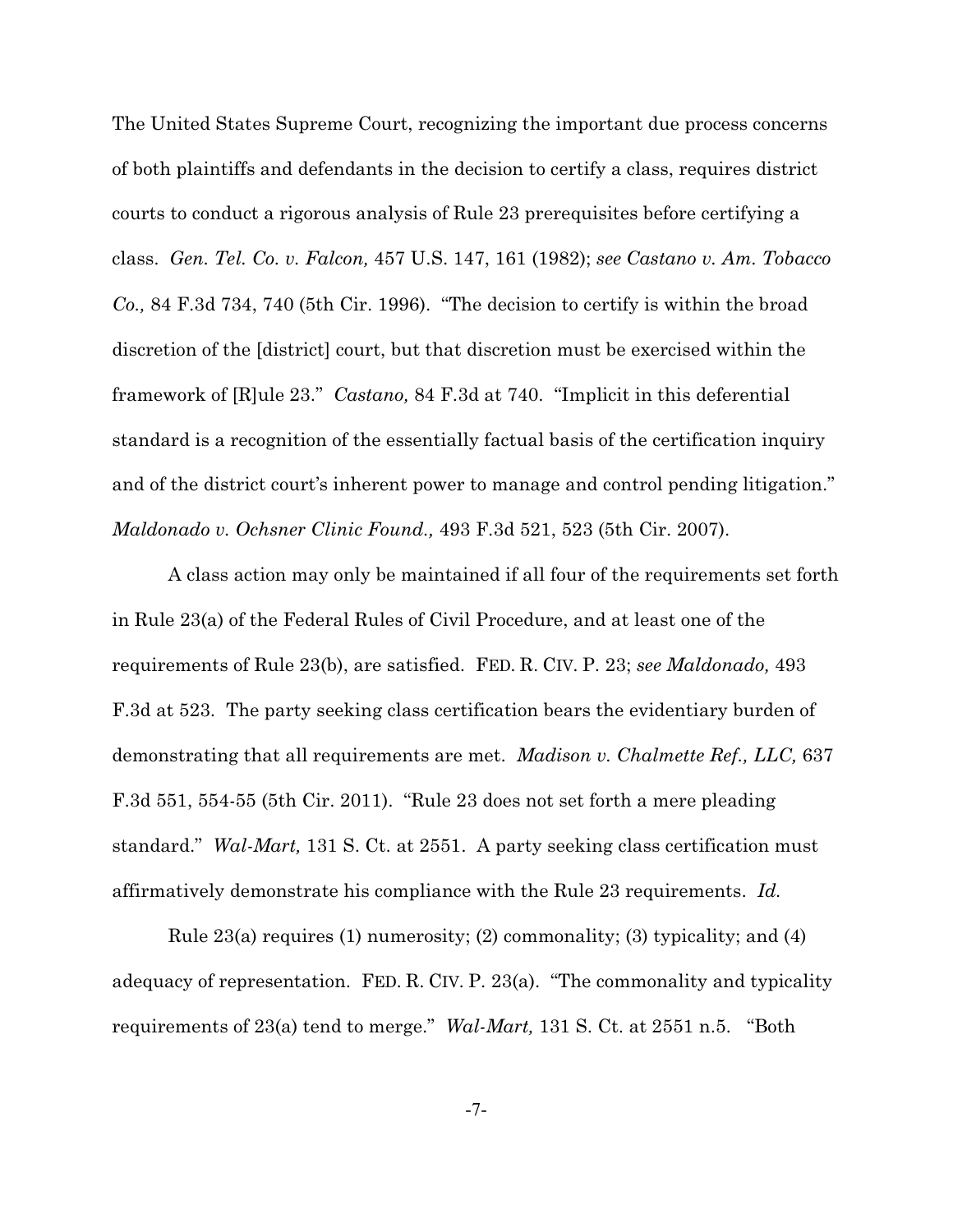serve as guideposts for determining whether under the particular circumstances maintenance of a class action is economical and whether the named plaintiff's claim and the class claims are so interrelated that the interests of the class members will be fairly and adequately protected in their absence." *Id.*

Because Plaintiffs seek certification under Rule 23(b)(3), they must also demonstrate "that the questions of law or fact common to class members predominate over any questions affecting only individual members, and that a class action is superior to other available methods for fairly and efficiently adjudicating the controversy." FED. R. CIV. P. 23(b)(3). Defendants argue that class certification is inappropriate because Plaintiffs cannot meet the Rule 23(a) requirements of commonality and typicality, or the Rule 23(b)(3) requirement of predominance. Defs.' Resp. [116] at p. 13. The Court will focus its inquiry on those elements most in dispute.

## C. Typicality

Because the Court's analysis of the typicality requirement informs its inquiry on the commonality requirement, typicality will be addressed first. Class certification is only appropriate if "the claims or defenses of the representative parties are typical of the claims or defenses of the class." FED. R. CIV. P. 23(a)(3). According to the Fifth Circuit:

> the test for typicality is not demanding. It focuses on the similarity between the named plaintiffs' legal and remedial theories and the theories of those whom they purport to represent. Typicality does not require a complete identity of claims. Rather, the critical inquiry is whether the class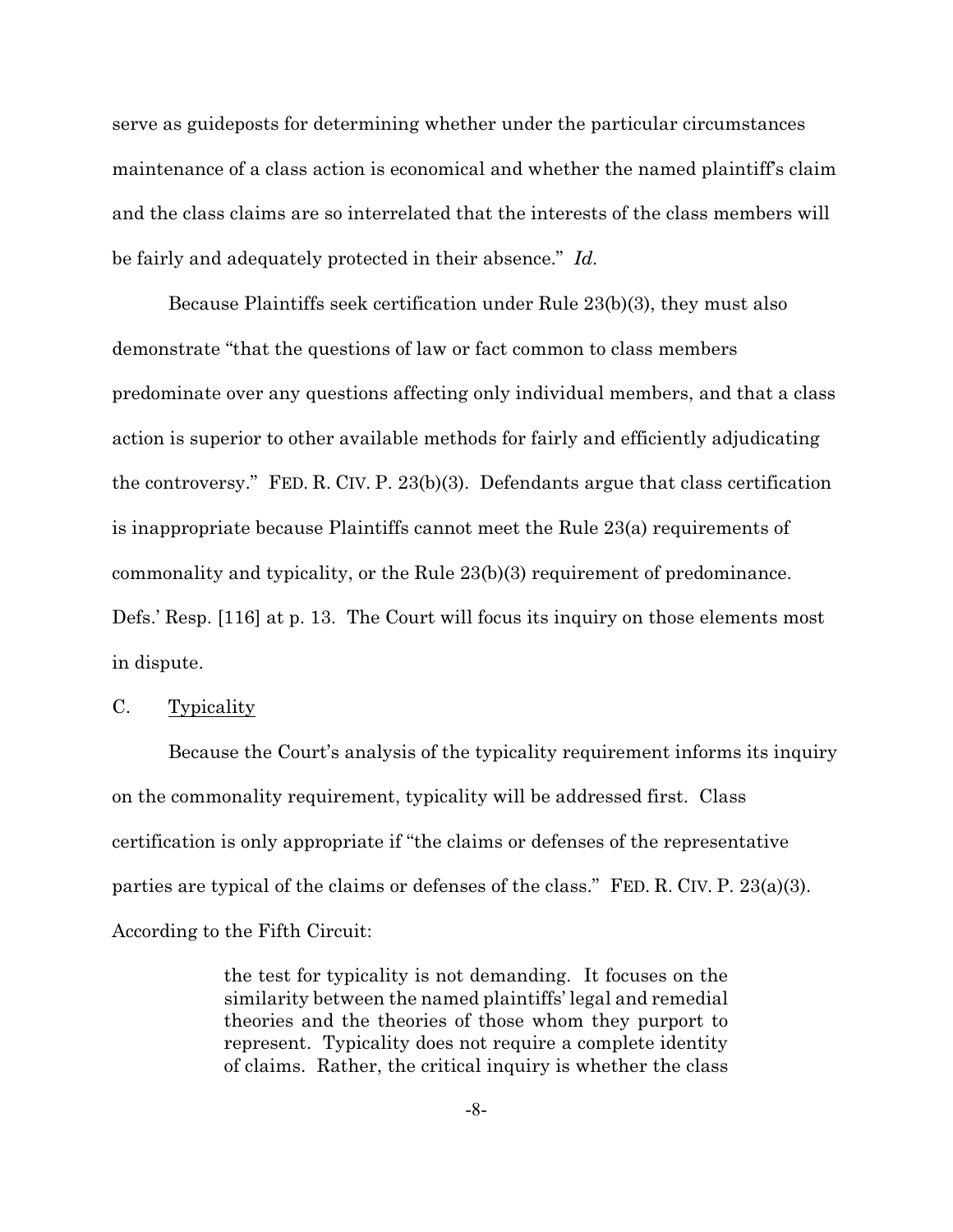representative's claims have the same essential characteristics of those of the putative class. If the claims arise from a similar course of conduct and share the same legal theory, factual differences will not defeat typicality.

*Stirman v. Exxon Corp.,* 280 F.3d 554, 562 (5th Cir. 2002); *see James v. City of Dallas,* 254 F.3d 551, 571 (5th Cir. 2001). Though the test for typicality is not demanding, "if proof of the representatives' claims would not necessarily prove all the proposed class members' claims, the representatives' claims are not typical of the proposed members' claims." *Warnock v. State Farm Mut. Auto. Ins. Co.,* No. 5:08-cv-001, 2011 WL 1113475, \*9 (S.D. Miss. 2011). "A plaintiff cannot represent a class of whom he is not a part." *Ordonez Orosco v. Napolitano,* 598 F.3d 222, 227 (5th Cir. 2010).

The essence of Plaintiffs' claims is that Defendants enrolled borrowers in the HSF Program without their consent. Pls.' Mem. in Supp. of Mot. for Class Certification [109] at p. 4 ("Defendants enrolled the Class Members into the HSF Program without their permission . . . ."); Pls.' Reply [118] at p. 1 ("Plaintiffs seek certification of a class of BANA borrowers who were damaged by Defendants' uniform practice of enrolling them in the [HSF Program] without consent . . . ."). Plaintiffs' proposed class definition, however, includes all borrowers who were enrolled in the HSF Program, including those who consented to enrollment, and those who signed a Forbearance Agreement. Pls.' Mot. for Class Certification [106] at p. 1. The proposed definition is also broad enough to include those who "qualified for" the HSF Program or "who were offered enrollment," but who were never

-9-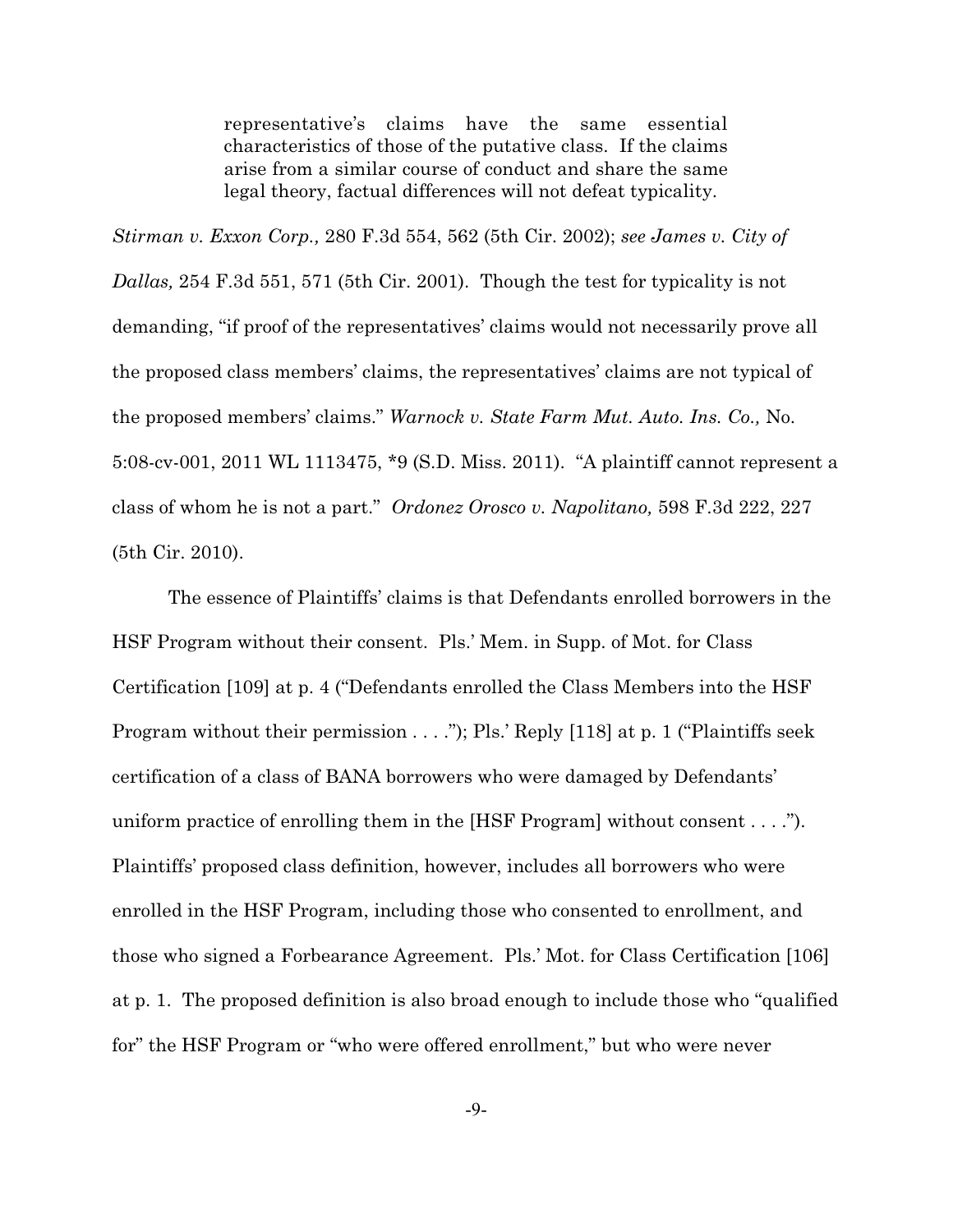enrolled in the Program. *Id.*

In their Response to Plaintiffs' Motion for Certification, Defendants maintain that the broad scope of the proposed class definition defeats typicality. Defs.' Resp. [166] at p. 16. Plaintiffs counter that "[p]resumably, some of the Class Members may have elected to be enrolled into the Program and returned their forbearance agreement." Pls.' Reply [119] at p. 8. They argue that Defendants violated TILA as to all who were enrolled in the HSF Program, and contend that any typicality issues can be overcome by dividing the class into two subclasses: those who consented to enrollment in the HSF Program and those who did not. *Id.* Plaintiffs only address TILA as it relates to the proposed subclasses, however. *Id.* They do not explain whether members of both subclasses would pursue the remaining fifteen claims advanced in the Second Amended Complaint, nor do they elaborate on how Plaintiffs would be fair representatives of both subclasses. Plaintiffs also do not offer a response as to why persons who were never enrolled in the HSF Program are included in the proposed class definition, how such persons have claims against Defendants, or how Plaintiffs could fairly represent these individuals.

In short, Plaintiffs have not carried their burden in justifying the proposed class definition, which the Court finds overbroad. Plaintiffs have not shown that their claims and defenses have the same essential qualities as all of those in the proposed class. The typicality requirement for class certification is not met.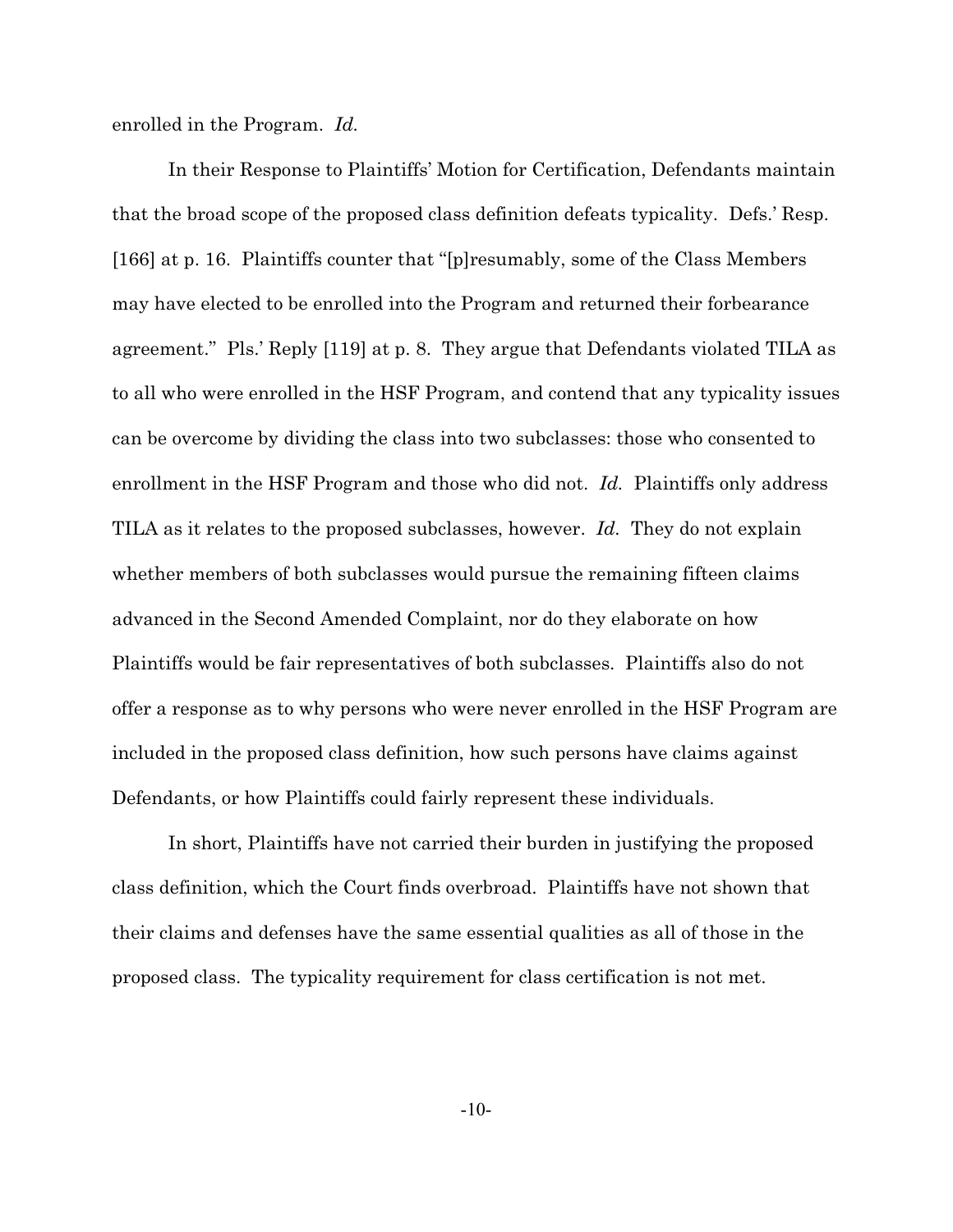# D. Commonality

Commonality requires a plaintiff to show that "there are questions of law or fact common to the class." FED. R. CIV. P.  $23(a)(2)$ . The rules for satisfying the commonality element were recently addressed by the Supreme Court in *Wal-Mart Stores, Inc. v. Dukes,* 131 S. Ct. 2541, 2551 (2011); *see M.D. ex rel. Stukenberg v. Perry,* 675 F.3d 832, 840 (5th Cir. 2012)(applying the heightened standard of *Wal-Mart*).

In *Wal-Mart,* the Supreme Court rejected the plaintiffs' request for class certification of 1.5 million current and former female Wal-Mart employees seeking relief under Title VII for gender discrimination. *Wal-Mart,* 131 S. Ct. at 2547. The Court found that Wal-Mart's alleged policy of giving broad discretion to local managers to make pay and promotion decisions did not constitute sufficient proof of any company-wide discriminatory policy, and thus failed to establish any common question of law or fact concerning a particular employment policy or practice that would satisfy commonality. *Id.* at 2554. The Court stated that the commonality requirement is not met by "generalized" questions that have little bearing on liability, $\frac{1}{1}$  nor is it present where the named plaintiffs and putative class members have not suffered the "same injury." *Id.* at 2551. "Same injury" does not mean that the proposed class members have all suffered a violation of the same provision of law, because the same provision of law can be violated in many ways. *Id.* The

<sup>&</sup>lt;sup>1</sup>The Court observed that the language in Rule 23 is easy to misread "since any competently crafted class complaint literally raises common questions." *Id.* at 2551.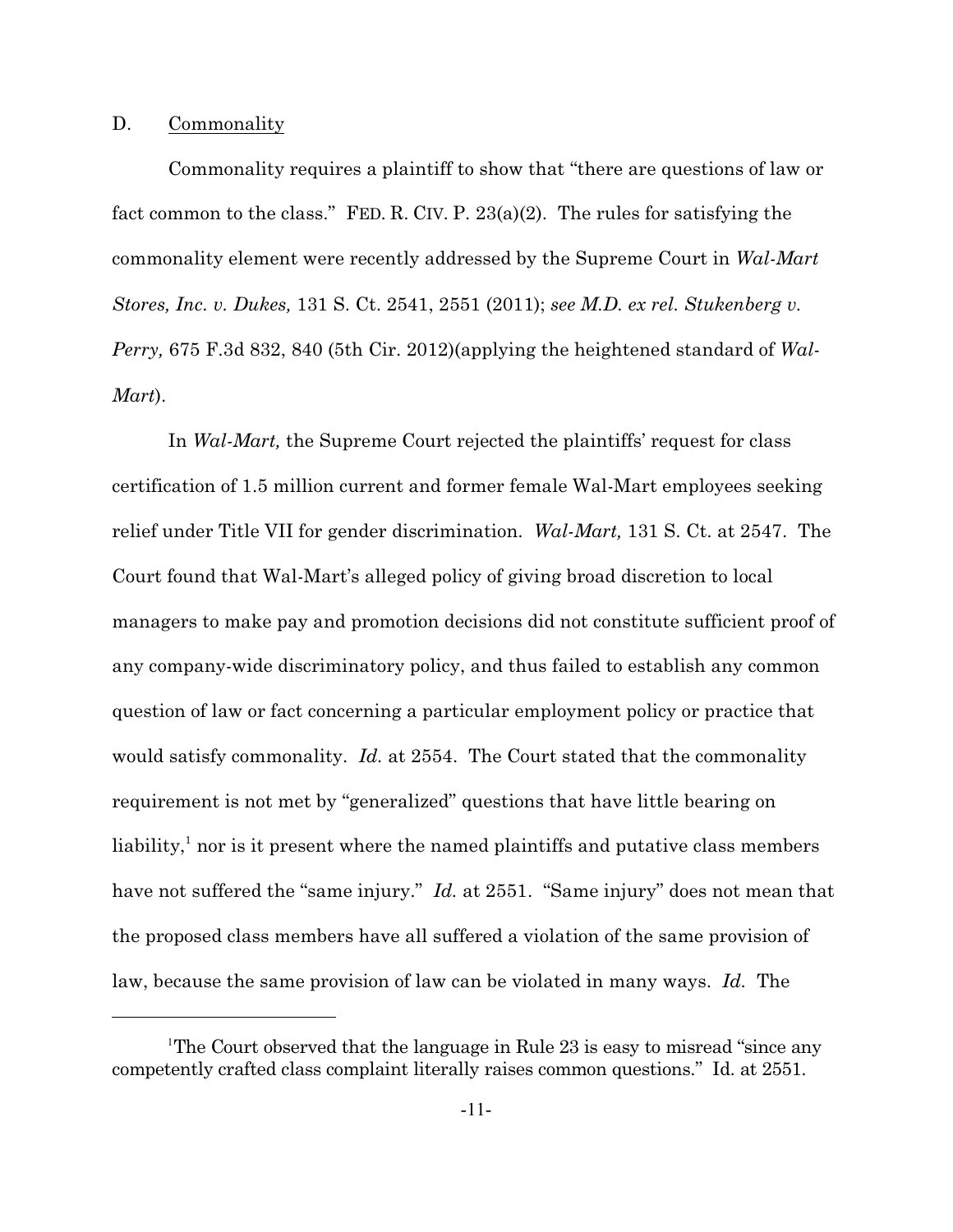claims "must depend on a common contention – for example, the assertion of discriminatory bias on the part of the same supervisor." *Id.* "That common contention, moreover, must be of such a nature that it is capable of classwide resolution – which means that determination of its truth or falsity will resolve an issue that is central to the validity of each of the claims in one stroke." *Id.* "What matters to class certification . . . is not the raising of common questions even in droves – but rather the capacity of a classwide proceeding to generate common *answers* apt to drive the resolution of the litigation." *Id.* (emphasis supplied). *Wal-Mart* concluded that the class proponents' evidence had not revealed "a uniform employment practice that would provide the commonality needed for a class action." *Id.* at 2554. Instead, it showed the opposite, "a policy *against* having uniform employment practices." *Id.* (emphasis supplied).

Defendants have admitted that they enrolled qualified borrowers in the HSF Program despite those borrowers not executing a Forbearance Agreement or otherwise consenting to enrollment. Defs.' Resp. [116] at pp. 5, 7, 9. They admit that they enrolled all those solicited for the HSF Program, across the board, upon their submission of a partial, rather than full, payment. *Id.* They acknowledge that partial payments were not applied to a Program participant's account until they added up to a full payment, and that such payments were applied to the most delinquent payment first. *Id.* at p. 4. They also acknowledge that they continued to assess late fees and report borrowers as delinquent to credit agencies until their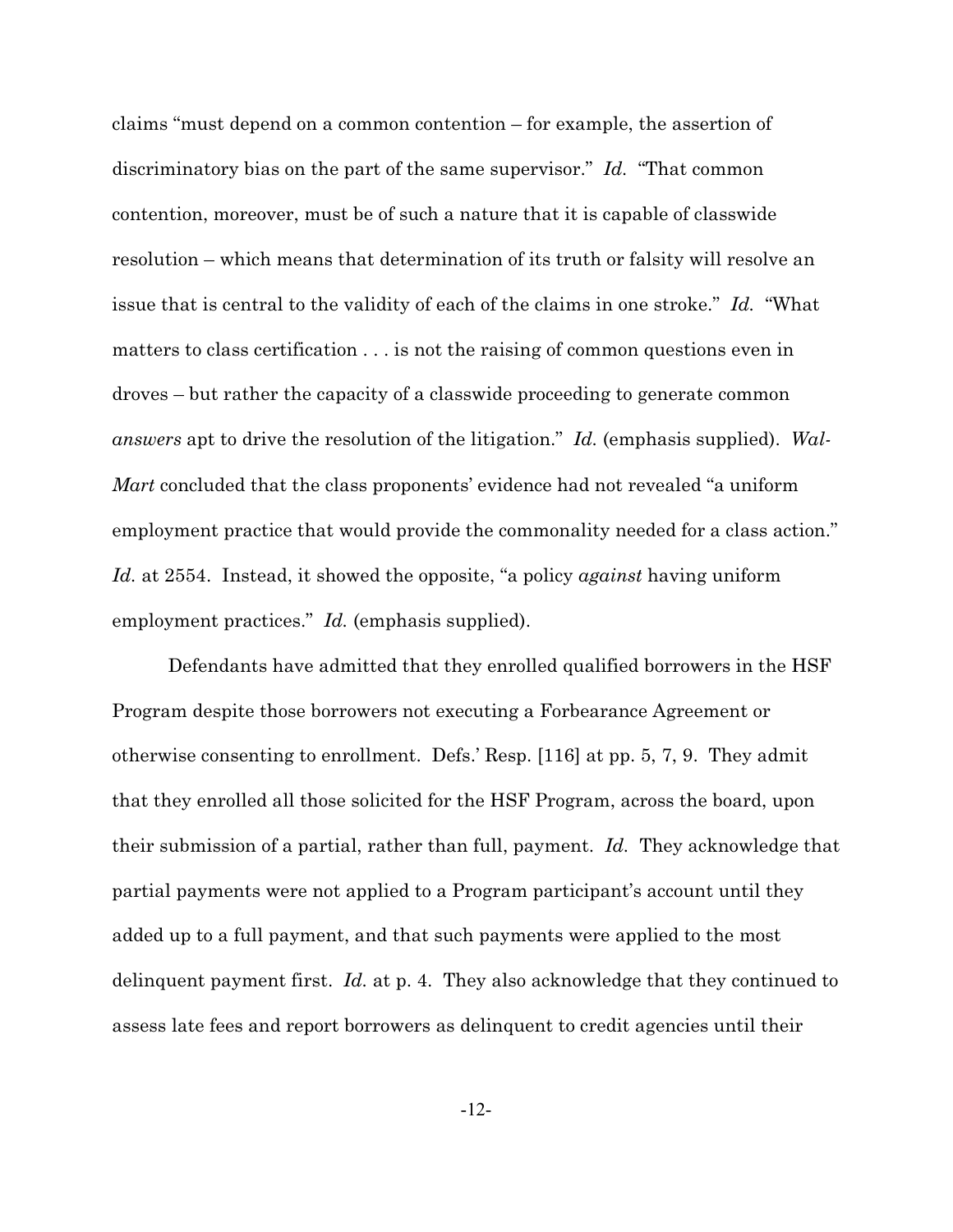loans were completely current under the original loan documents. *Id.* at pp. 4-5.

Defendants' admitted policies in administering the HSF Program were uniform and non-discretionary. They differ from the discretionary policy in *Wal-Mart.* Every member of the proposed class, however, was not affected by Defendants' policies. Those who were "qualified for" or "offered enrollment" in the HSF Program, but who were never enrolled, were not affected by any of Defendants' policies. Pls.' Mot. for Class Certification [106] at p. 1. Those who were enrolled by consent were not affected by Defendants' policies to enroll borrowers without consent. No single policy affects every member of the proposed class. Determining the legality of Defendants' policies, therefore, would not generate answers common to the entire class. Plaintiffs have not sufficiently identified common contentions capable of classwide resolution that would drive the resolution of the litigation. Commonality is not present.

### E. Predominance

Even assuming Plaintiffs could satisfy all of the Rule 23(a) factors, Plaintiffs must next demonstrate "that the questions of law or fact common to class members predominate over any questions affecting only individual members, and that a class action is superior to other available methods for fairly and efficiently adjudicating the controversy." FED. R. CIV. P. 23(b)(3). The predominance requirement, "although reminiscent of the commonality requirement of Rule 23(a), is far more demanding." *Unger v. Amedisys, Inc.,* 401 F.3d 316, 320 (5th Cir. 2005). This inquiry requires the Court to consider how a trial on the merits would be conducted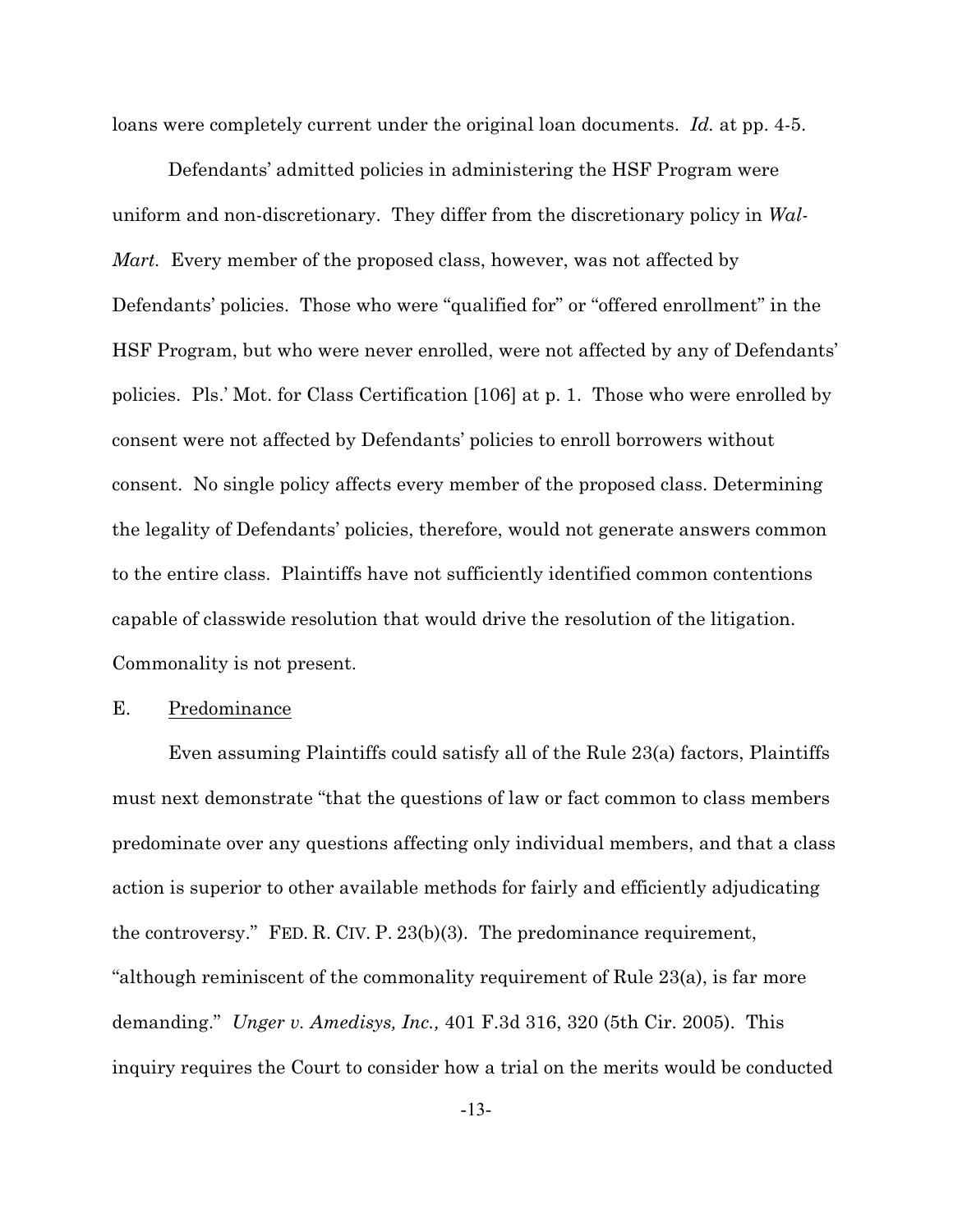if a class were certified. *Bell Atl. Corp. v. AT&T Corp.,* 339 F.3d 294, 302 (5th Cir. 2003). "This, in turn, 'entails identifying the substantive issues that will control the outcome, assessing which issues will predominate, and then determining whether the issues are common to the class,' a process that ultimately 'prevents the class from degenerating into a series of individual trials.'" *Id.* (citing *O'Sullivan v. Countrywide Home Loans, Inc.,* 319 F.3d 732, 738 (5th Cir. 2003)).

Whether Defendants engaged in a common scheme pursuant to uniform policies is not the dispositive question when determining whether the predominance requirement has been met. *Gene & Gene LLC v. Biopay LLC*, 541 F.3d 318, 326 (5th Cir. 2008); *Blades v. Countrywide Home Loans, Inc.,* No. 1:06-cv-1000-HSO-JMR, 2009 WL 903589, \*3 (S.D. Miss. 2009). Rather, the question is whether each claim is so individualized, that separate mini-trials would be required to determine which proposed class members have compensable claims. *Blades,* 2009 WL 903589 at \*3*.* For several reasons, the Court finds that predominance is lacking here.

## 1. Variations in State Law

"Plaintiffs have the responsibility to demonstrate that state law variations do not preclude the certification of a nationwide class." *Casa Orlando Apts., Ltd. v. Federal National Mortgage Assoc.,* 624 F.3d 185, 195 (5th Cir. 2010). "In a multistate class action, variations in state law may swamp any common issues and defeat predominance." *Castano,* 84 F.3d at 741 (holding that predominance was defeated by the number of differing legal standards applicable to the controversy).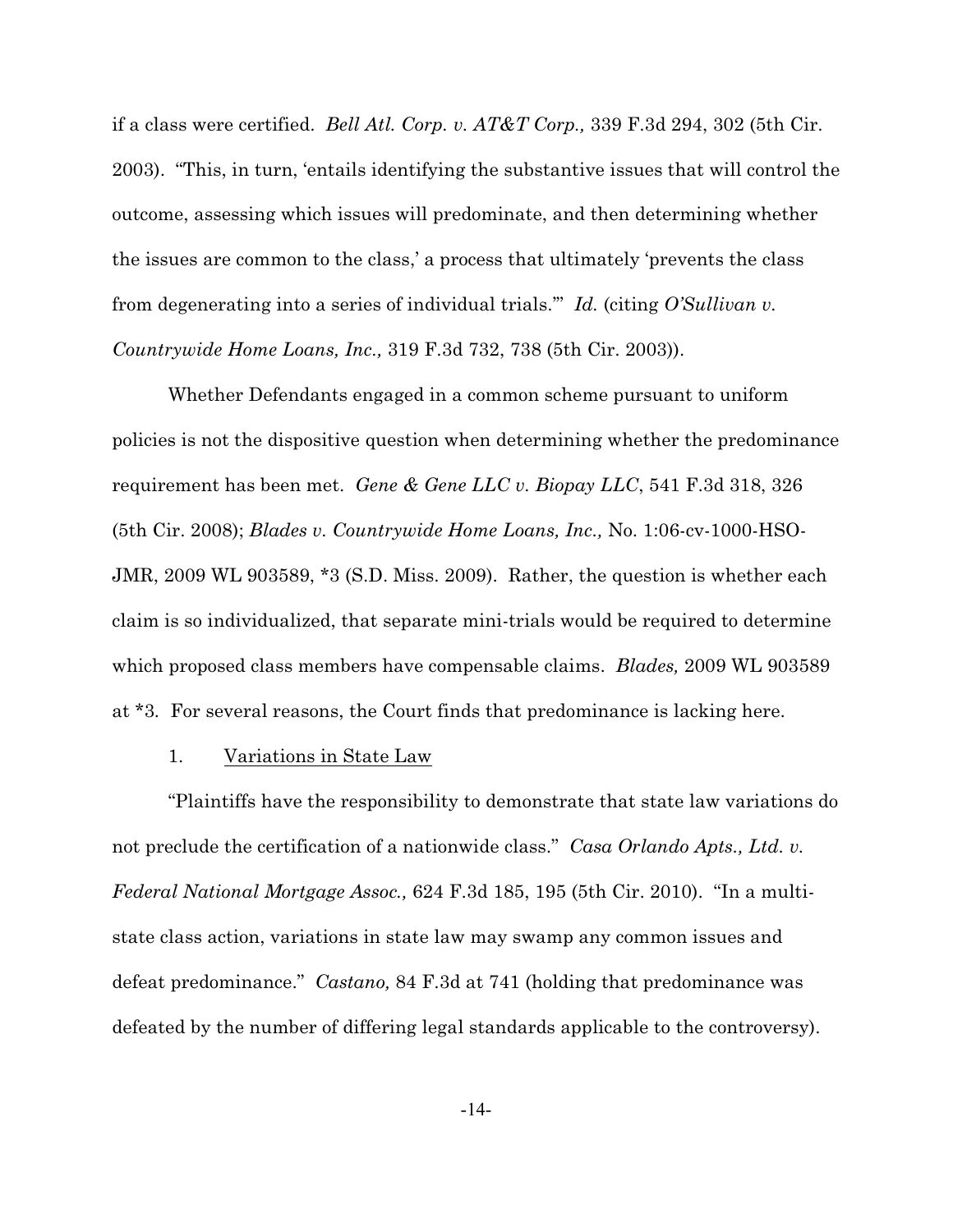"A district court's duty to determine whether the plaintiff has borne its burden on class certification requires that a court consider variations in state law when a class action involves multiple jurisdictions." *Id.*

A district court cannot accept "on faith" a class proponent's assurances that variations in state law have no relevance or can be overcome. *Id.* at 741-42. Instead, a plaintiff must "credibly demonstrate, through an extensive analysis of state law variances, that class certification does not present insuperable obstacles." *Id.* at 742; *see Cole v. Gen. Motors Corp.,* 484 F.3d 717, 724 (5th Cir. 2007). In *Castano,* the Fifth Circuit discussed a case where class proponents had met this burden, *School Dist. of Lancaster v. Lake Asbestos of Quebec, Ltd.,* 789 F.2d 996, 1010 (3d Cir. 1986), where they "under[took] an extensive analysis of the variances in products liability among the jurisdictions," "separat[ed] the law into four categories," and "made a credible showing . . . that class certification d[id] not present insuperable obstacles." *Castano,* 84 F.3d at 742. Failure to engage in an analysis of state law variations is grounds for denying certification. *Cole,* 484 F.3d at 724.

Plaintiffs propose a nationwide class action, and allege fourteen causes of action under state law. Pls.' Sec. Am. Compl. at [133] at pp. 36-47. Plaintiffs have not analyzed any variances in the law across the fifty states for these causes of action, nor have they offered a proposal as to how the Court would manage such variances in state law at trial. They have not addressed, or proposed a plan for

-15-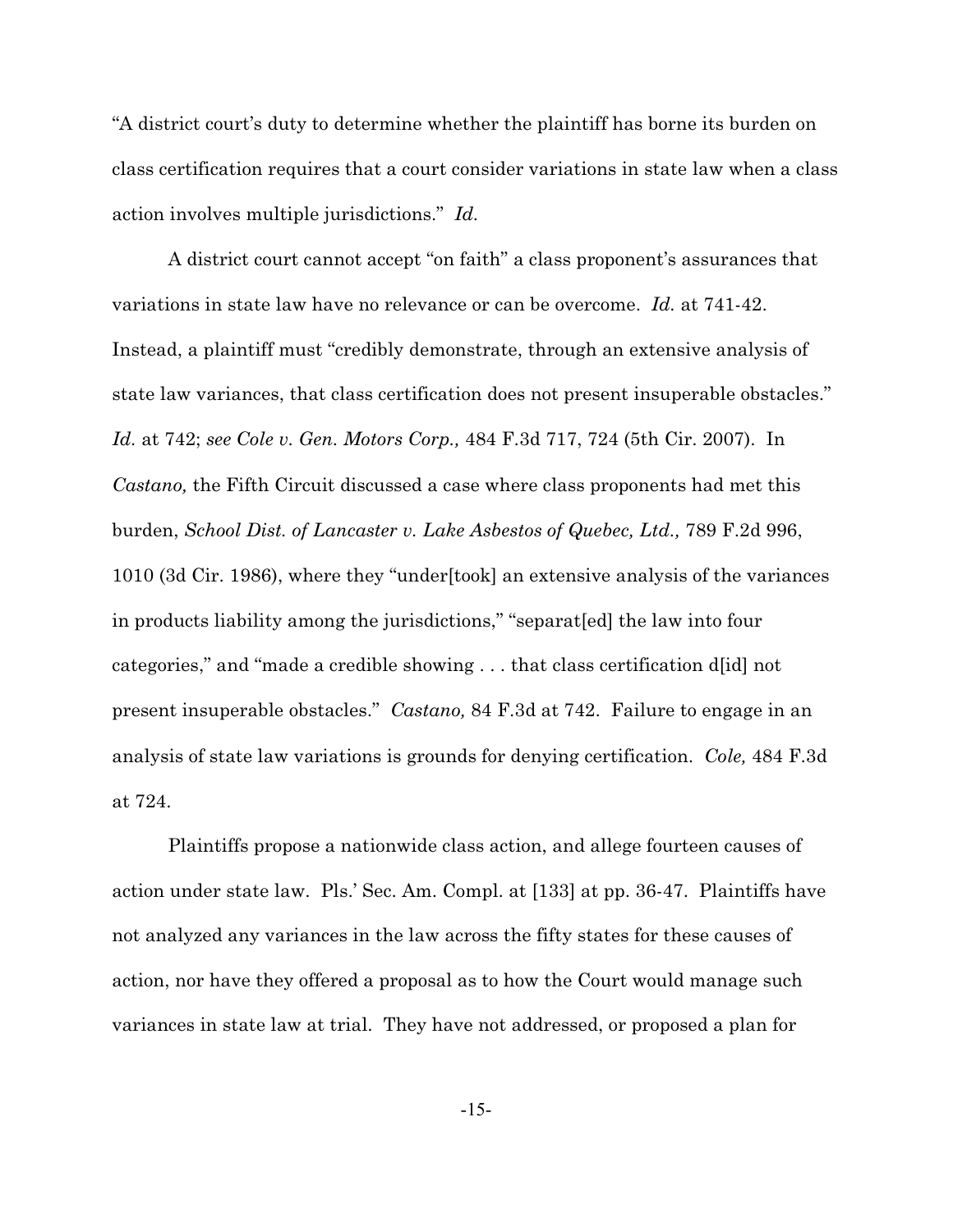dealing with, procedural variances in state law which might confront the class, such as differing statutes of limitations and choice of law analyses. They seek punitive damages, but they have not addressed the differing state legal standards for obtaining such relief.

Plaintiffs' argument that state law variances can be overcome because Defendants' "policies and procedures did not differ by state" misses the point. Pls.' Reply [119] at p. 15. Regardless of whether Defendants' policies were uniform nationwide, state laws do vary, requiring individualized application of the appropriate state law to each claim. Plaintiffs' argument that state law variances are irrelevant because "the crux of this matter" concerns violations of TILA, which does not vary among the states, does not obviate the need to analyze variations in state law for the fourteen state law claims advanced in the pleadings. *Id.*

It is difficult to fathom how common issues could predominate in light of the numerous state law claims alleged here. *See Castano,* 84 F.3d at 743 n.15. Plaintiffs have not demonstrated that variances in state law will not predominate over questions of law or fact common to the class.

## 2. Individualized Factual Differences

Nor are the proposed members' claims subject to common proof. Determining the validity of each claim would require separate, individualized inquiries. Factual differences translate into "disparate applications of legal rules, including matters of causation, comparative fault, and the types of damages available to each plaintiff." *Castano,* 84 F.3d at 743 n.15.

-16-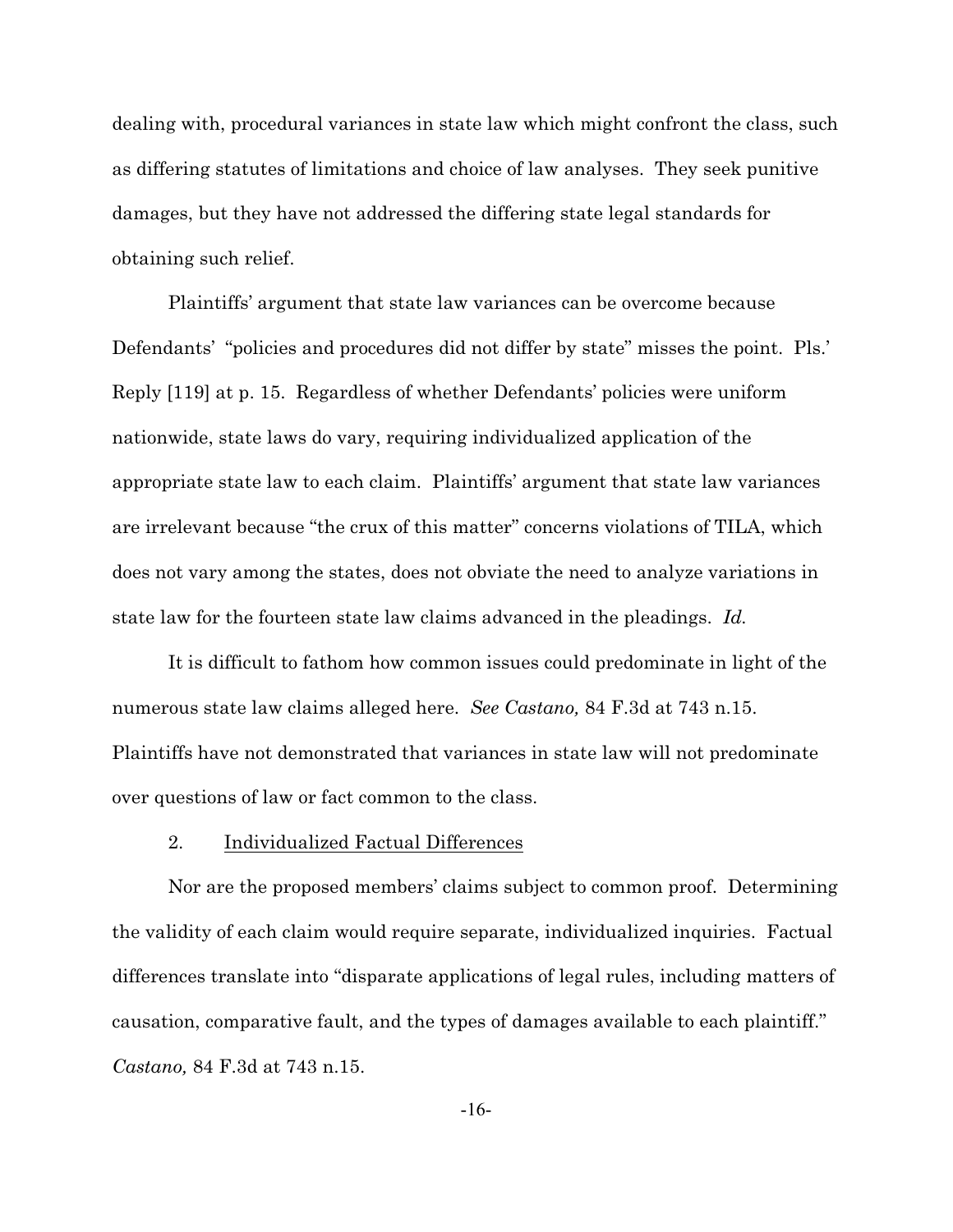The Court notes that Plaintiffs have not cited a single case where RESPA or TILA claims have been certified for class treatment. In *Hyderi v. Washington Mut. Bank, FA,* No. 03 C 8307, 235 F.R.D. 390 (N.D. Ill. 2006), the court found that certification was not appropriate for RESPA claims under 12 U.S.C. § 2605(g), the subsection upon which Plaintiffs rest their claims here, because the elements of such claims required, among other things, individualized proof of the terms of the loan agreements, the taxes or premiums each borrower was required to pay into escrow, and the servicer's failure to make such payments in a timely manner. *Id.* at 399. The court also noted that "in the vast majority of RESPA decisions, class action treatment was deemed inappropriate" for failure to satisfy the predominance requirement. *Id.* (collecting cases).

Similarly, Plaintiffs' TILA claims would require proof of the servicer's "[f]ail[ure] to credit a payment to the consumer's loan account as of the date of receipt . . .," proof that late fees were imposed improperly, and proof that borrowers were wrongfully reported to credit agencies. 15 U.S.C. § 1639f(a); 12 C.F.R. 226.36(c). They would also require evidence that Defendants unlawfully earned interest on the borrowers' accounts. 15 U.S.C. § 1639d(g)(3). Determining whether the proposed members have compensable TILA claims would require an analysis of each member's loan account to determine how payments were credited, whether late fees were improperly imposed, whether the member was improperly reported to credit agencies, and whether Defendants unlawfully earned interest on the member's account. In sum, resolution of the proposed members' RESPA and TILA

-17-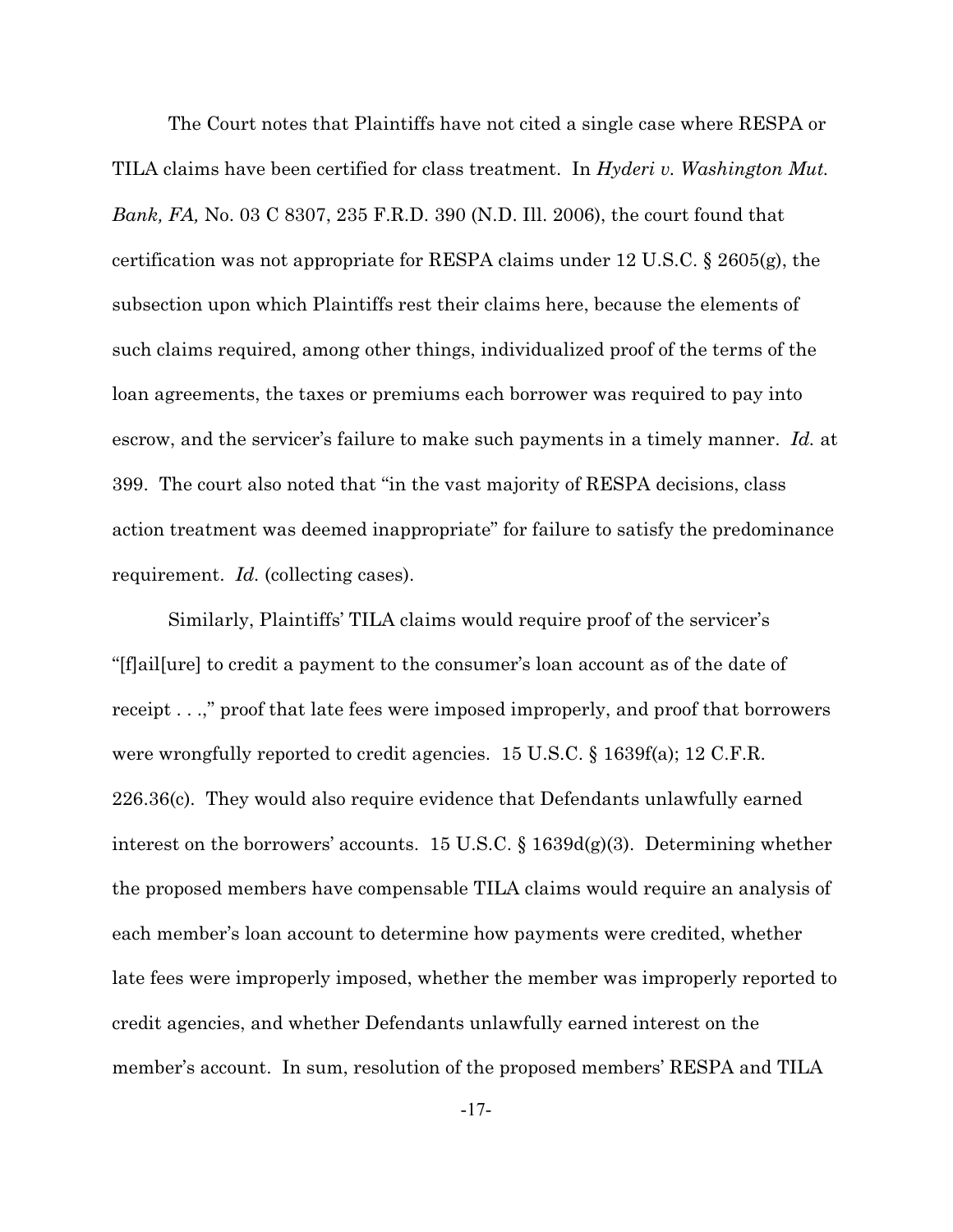claims would result in a myriad of mini-trials. These claims are not appropriate for class certification.

Plaintiffs misrepresentation and fraud claims are also not appropriate for class certification. Class certification of misrepresentation claims involving nonuniform representations and issues of individual reliance is generally inappropriate. *See Grainger v. State Sec. Life Ins. Co.,* 547 F.2d 303, 307 (5th Cir. 1977)(class action generally inappropriate where there are "material variations in the alleged misrepresentations"); *Keyes v. Guardian Life Ins. Co. of America,* No. CIVA.3:97cv439LN, 194 F.R.D. 253, 259 (S.D. Miss. 2000)(collecting misrepresentation cases where certification was denied because of non-uniform representations and individual reliance issues). Defendants' alleged misrepresentations are contained in letters, account statements, and loan documents, as well as in telephone conversations. Pls.' Sec. Am. Compl. [133] at pp. 23, 45. Many of the alleged misrepresentations are not standard throughout the class. Resolving the misrepresentation claims would require proof of the individual statements made to each member, as well as proof of the basis for each member's reliance on those representations.

Fraud claims also require proof of individual reliance. *Castano*, 84 F.3d at 743 n.15 ("In a fraud claim, some states require justifiable reliance on a misrepresentation, while other require reasonable reliance."). "According to both the advisory committee's notes to Rule 23(b)(3) and [the Fifth Circuit's] decision in *Simon v. Merrill Lynch, Pierce, Fenner & Smith,* 482 F.2d 880 (5th Cir. 1973), a

-18-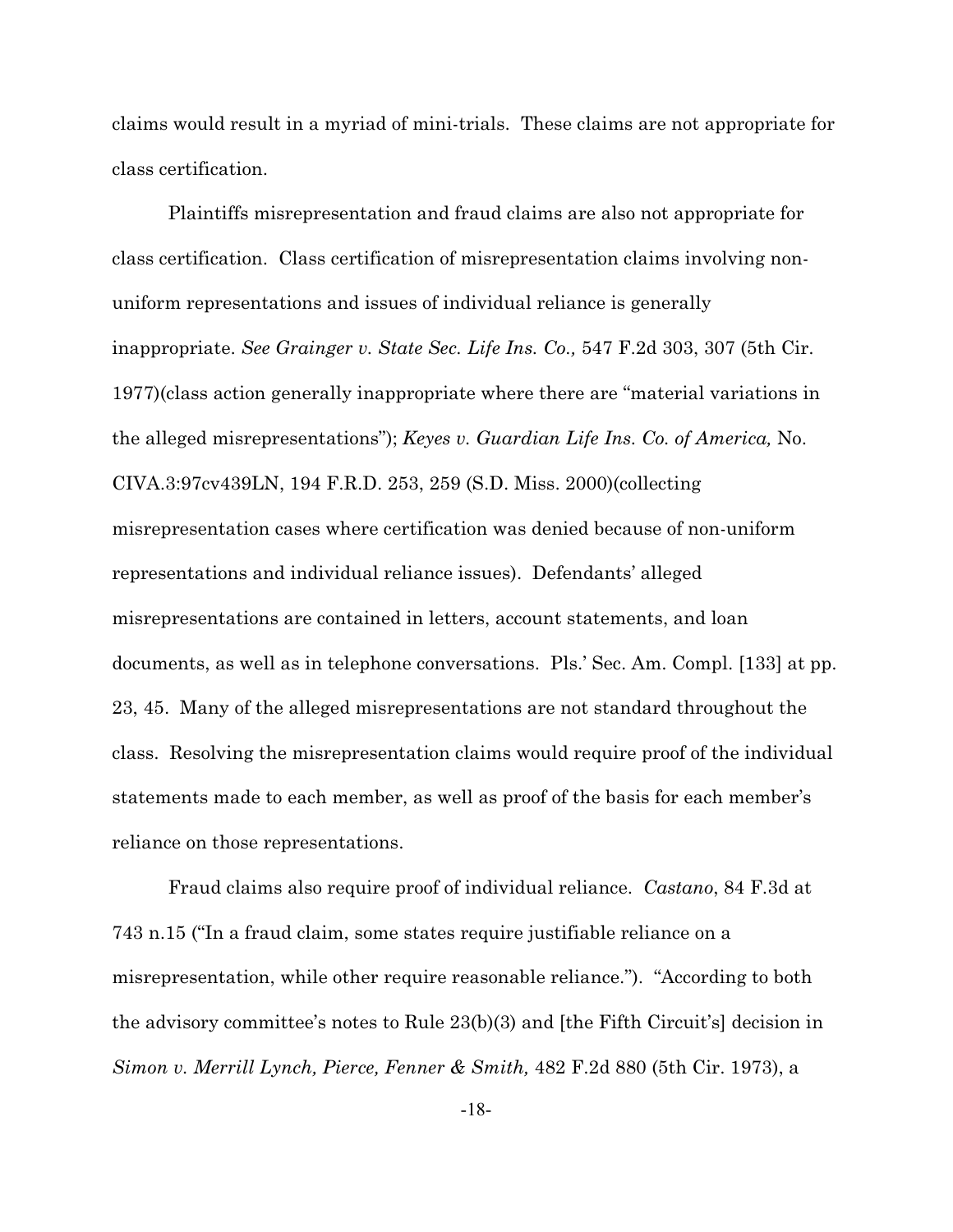fraud class action cannot be certified when individual reliance will be an issue." *Id.* at 745; *see Sandwich Chef of Tex., Inc. v. Reliance Nat'l Indem. Ins. Co.*, 319 F.3d 205, 220 (5th Cir. 2003)("A class cannot be certified when evidence of individual reliance will be necessary."). The Court finds that the proposed class members' claims would require individualized determinations of various fact issues, which would overwhelm any common questions of law or fact.

### 3. Individualized Damages

Class treatment "may not be suitable where the calculation of damages is not susceptible to a mathematical or formulaic calculation, or where the formula by which the parties propose to calculate individual damages is clearly inadequate." *Bell Atl. Corp.,* 339 F.3d at 307. "[W]here individual damages cannot be determined by reference to a mathematical or formulaic calculation, the damages issue may predominate over any common issues shared by the class." *Steering Comm. v. Exxon Mobil Corp.,* 461 F.3d 598, 602 (5th Cir. 2006).

Plaintiffs seek punitive damages and consequential damages for "money being taken out of [their] possession and control and converted to Defendants' use; loss of credit standing; emotional distress; other economic damages; increased interest rate and future economic damages; and other damages outlined in federal statutes." Pls.' Sec. Am. Compl. [133] at pp. 23, 32. Plaintiffs argue that the proof required to establish damages is contained in readily available documents, spreadsheets, and statistical reports. Pls.' Reply [119] at pp. 13-15. They elaborate

-19-